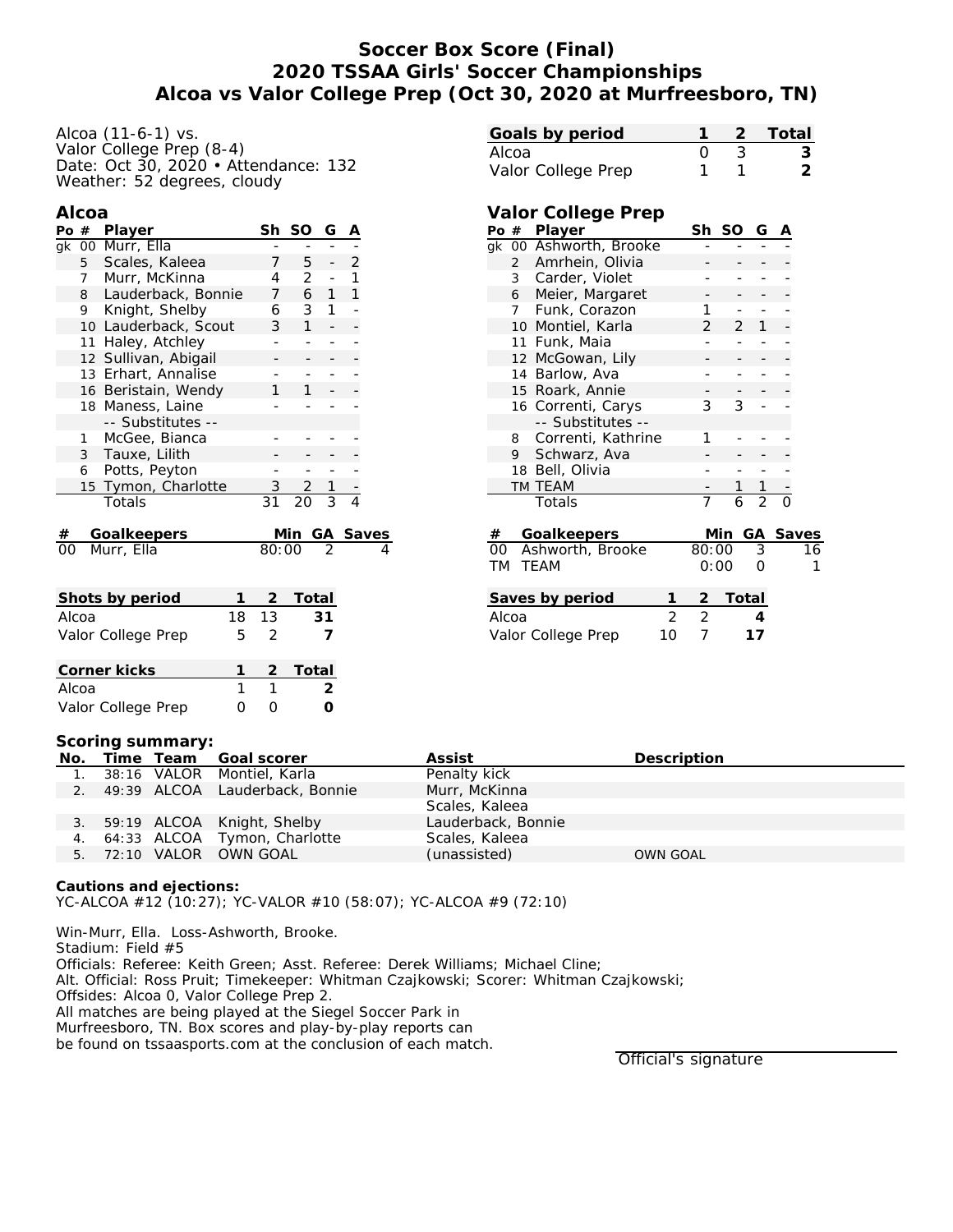# **Play-by-Play Summary (1st period) Alcoa vs Valor College Prep (Oct 30, 2020 at Murfreesboro, TN)**

**Alcoa Starters:**

- 5 Scales, Kaleea
- 7 Murr, McKinna
- 8 Lauderback, Bonnie
- 9 Knight, Shelby
- 10 Lauderback, Scout
- 11 Haley, Atchley
- 12 Sullivan, Abigail
- 13 Erhart, Annalise
- 16 Beristain, Wendy
- 18 Maness, Laine
- GK 00 Murr, Ella

## **Valor College Prep Starters:**

- 2 Amrhein, Olivia 3 Carder, Violet GK 00 Ashworth, Brooke 6 Meier, Margaret 7 Funk, Corazon 10 Montiel, Karla 11 Funk, Maia 12 McGowan, Lily
	- 14 Barlow, Ava
	- 15 Roark, Annie
	- 16 Correnti, Carys

- 00:00 Murr, Ella at goalie for Alcoa.
- 00:00 Ashworth, Brooke at goalie for Valor College Prep.
- 00:33 Shot by ALCOA Lauderback, Bonnie, SAVE Ashworth, Brooke {shot from in the box}.
- 01:31 Shot by VALOR Correnti, Kathrine WIDE {shot from close left wing}.
- 02:32 Foul on Valor College Prep.
- 03:50 Shot by ALCOA Murr, McKinna WIDE RIGHT { shot from far right wing }.
- 04:17 Shot by ALCOA Lauderback, Bonnie, SAVE TEAM { shot from close right wing }.
- 05:21 Shot by ALCOA Murr, McKinna WIDE LEFT { shot from top of box}.
- 06:56 Corner kick by ALCOA Knight, Shelby [06:56].
- 07:57 Shot by ALCOA Lauderback, Bonnie HIT POST { shot from far right wing}.
- 09:23 Foul on Valor College Prep.
- 09:56 Shot by ALCOA Lauderback, Scout WIDE { shot from far right wing }.
- 10:27 Yellow card on ALCOA Sullivan, Abigail.
- 10:27 ALCOA substitution: Potts, Peyton for Sullivan, Abigail.
- 10:27 Shot by VALOR Montiel, Karla, SAVE Murr, Ella {shot from close right wing}.
- 10:27 Shot by ALCOA Knight, Shelby, SAVE Ashworth, Brooke {shot from far left wing}.
- 11:55 ALCOA substitution: Sullivan, Abigail for Scales, Kaleea.
- 13:34 Foul on Valor College Prep Correnti, Kathrine.
- 15:04 Shot by VALOR Funk, Corazon HIGH {shot from in the box}.
- 17:31 Foul on Alcoa Haley, Atchley.
- 18:13 ALCOA substitution: Tymon, Charlotte for Beristain, Wendy.
- 18:13 ALCOA substitution: Scales, Kaleea for Maness, Laine.
- 20:23 Shot by VALOR Correnti, Carys, SAVE Murr, Ella { shot from in the box}.
- 21:17 Shot by ALCOA Lauderback, Bonnie, SAVE Ashworth, Brooke {shot from far right wing}.
- 21:40 Shot by ALCOA Scales, Kaleea HIGH {shot from close right wing}.
- 23:04 ALCOA substitution: Tauxe, Lilith for Sullivan, Abigail.
- 24:10 Offside against Valor College Prep.
- 27:12 Shot by ALCOA Scales, Kaleea, SAVE Ashworth, Brooke {shot from in the box}.
- 28:33 Shot by ALCOA Scales, Kaleea, SAVE Ashworth, Brooke {shot from far right wing}.
- 29:50 ALCOA substitution: Sullivan, Abigail for Tauxe, Lilith.
- 29:50 ALCOA substitution: Beristain, Wendy for Tymon, Charlotte. Foul on Valor College Prep Roark, Annie.
- 30:54 Header Shot by ALCOA Scales, Kaleea WIDE LEFT {shot from in the box}.
- 31:26 Shot by ALCOA Knight, Shelby WIDE {shot from close left wing}.
- 31:48 VALOR substitution: Schwarz, Ava for Meier, Margaret.
- 32:38 Shot by ALCOA Scales, Kaleea, SAVE Ashworth, Brooke {shot from far right wing}.
- 33:10 Shot by ALCOA Beristain, Wendy, SAVE Ashworth, Brooke {shot from in the box}.
- 35:05 Shot by ALCOA Knight, Shelby HIGH {shot from close left wing}.
- 35:43 Shot by ALCOA Lauderback, Bonnie, SAVE Ashworth, Brooke {shot from in the box}.
- 36:08 Shot by ALCOA Scales, Kaleea, SAVE Ashworth, Brooke {shot from close right wing }.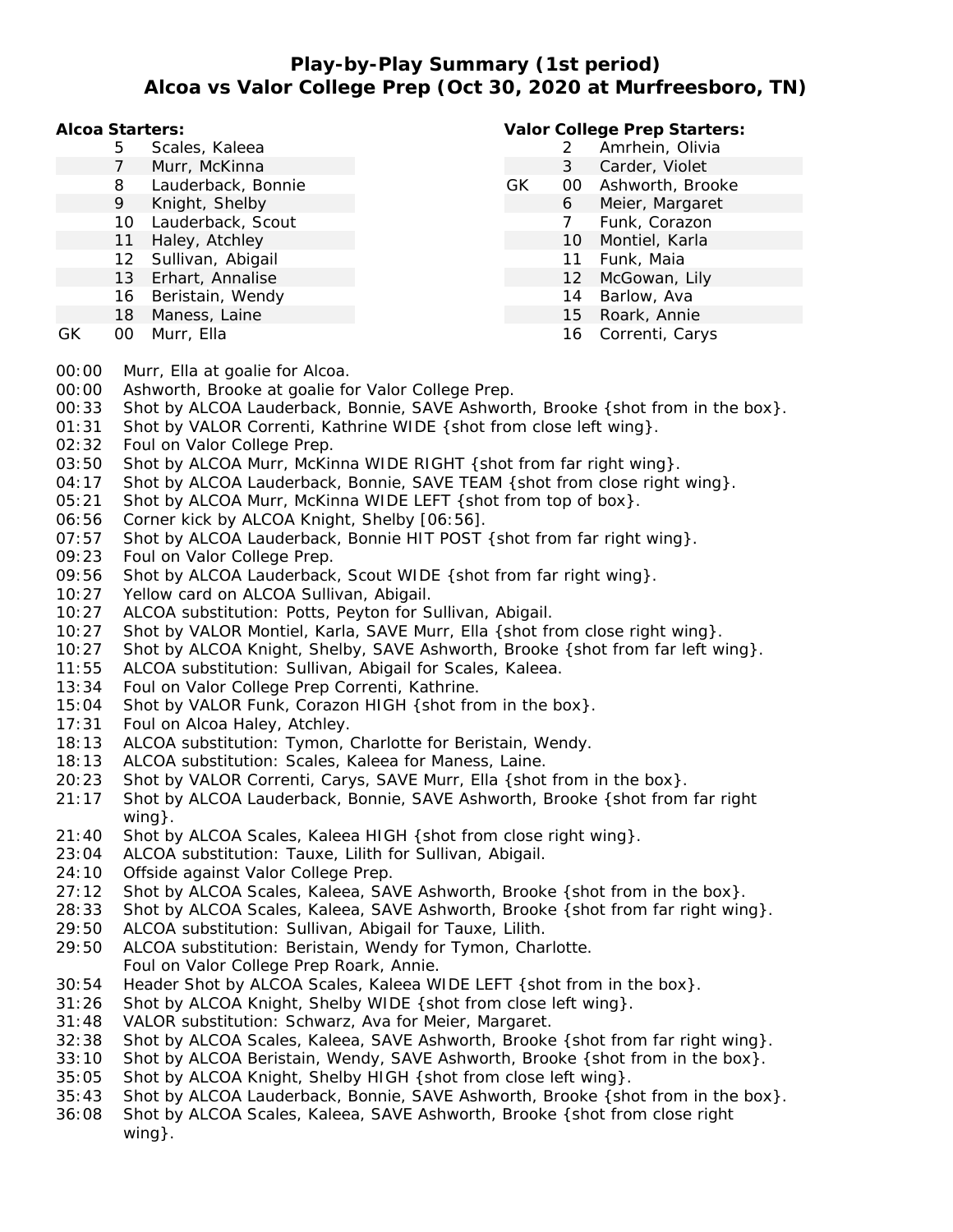# **Play-by-Play Summary (1st period) Alcoa vs Valor College Prep (Oct 30, 2020 at Murfreesboro, TN)**

- 36:43 ALCOA substitution: Tymon, Charlotte for Murr, McKinna.
- 36:43 VALOR substitution: Meier, Margaret for Barlow, Ava.
- 38:16 Foul on Alcoa.
- 38:16 VALOR Montiel, Karla PENALTY KICK GOAL.

## **ALCOA 0, VALOR COLLEGE PREP 1**

40:00 End of period [40:00].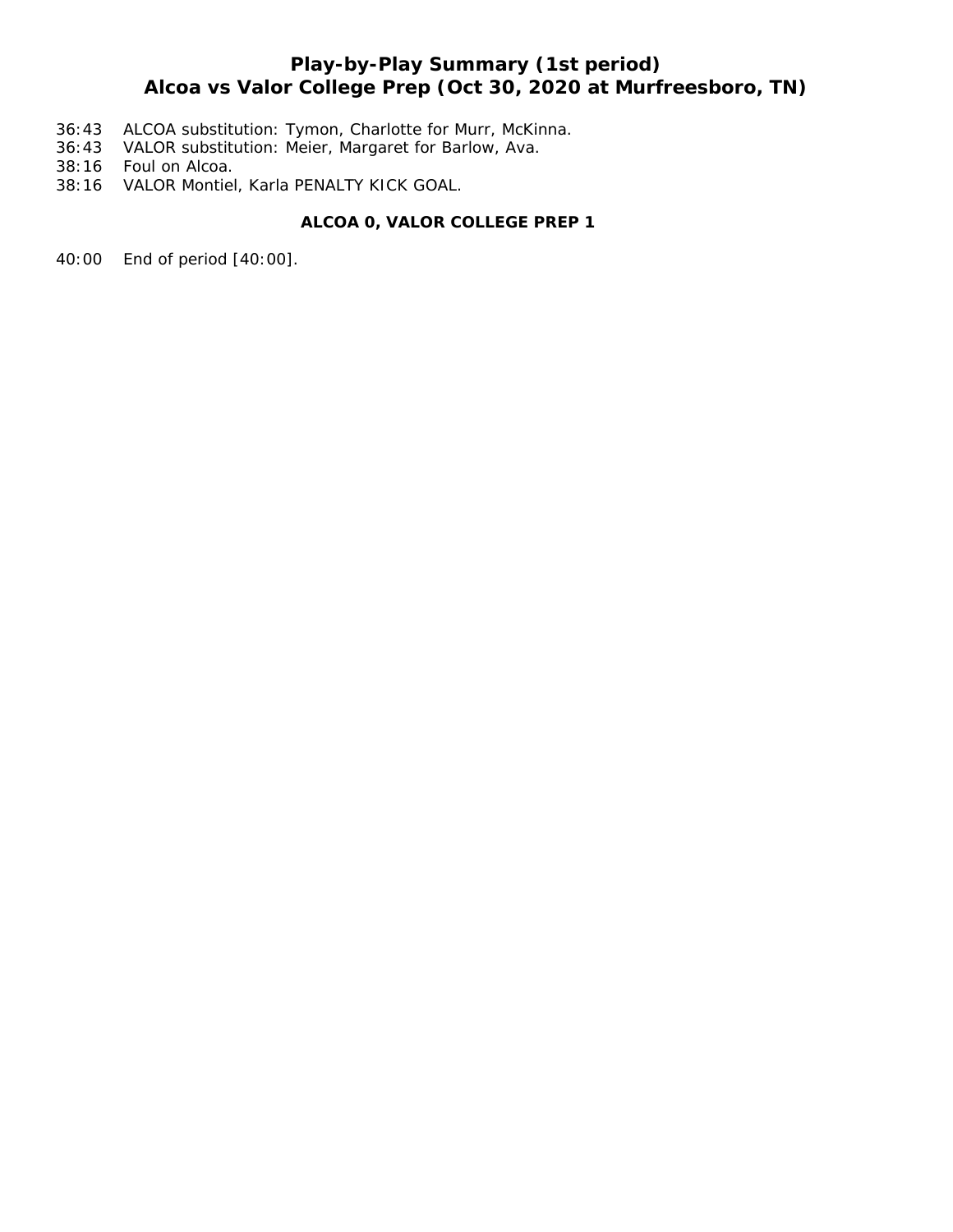## **Play-by-Play Summary (2nd period) Alcoa vs Valor College Prep (Oct 30, 2020 at Murfreesboro, TN)**

- 40:00 Start of 2nd period [40:00].
- 42:54 Corner kick by ALCOA Knight, Shelby [42:54].
- 43:33 Shot by VALOR Correnti, Carys, SAVE Murr, Ella {shot from far left wing}.
- 43:33 For ALCOA: #10 Lauderback, Scout, #13 Erhart, Annalise, #12 Sullivan, Abigail, #7 Murr, McKinna, #5 Scales, Kaleea, #8 Lauderback, Bonnie, #16 Beristain, Wendy, #6 Potts, Peyton, #9 Knight, Shelby, #11 Haley, Atchley.
- 47:34 Foul on Alcoa.
- 48:42 Foul on Alcoa.
- 49:39 GOAL by ALCOA Lauderback, Bonnie {shot from far right wing}, Assist by Murr, McKinna and Scales, Kaleea.

### **ALCOA 1, VALOR COLLEGE PREP 1**

- \*
- 50:18 VALOR substitution: Schwarz, Ava for Barlow, Ava.
- 51:49 Shot by ALCOA Lauderback, Scout, SAVE Ashworth, Brooke {shot from far right wing }.
- 54:59 Foul on Valor College Prep.
- 55:51 Foul on Alcoa.
- 58:07 Yellow card on VALOR Montiel, Karla.
- 58:07 VALOR substitution: Bell, Olivia for Montiel, Karla.
- 58:07 Foul on Valor College Prep Montiel, Karla.
- 59:19 GOAL by ALCOA Knight, Shelby {shot from top of box}, Assist by Lauderback, Bonnie.

### **ALCOA 2, VALOR COLLEGE PREP 1**

\*

- 59:19 VALOR substitution: Montiel, Karla for Bell, Olivia.
- 61:00 Shot by ALCOA Lauderback, Scout WIDE {shot from far right wing}.
- 62:19 VALOR substitution: Correnti, Kathrine for Funk, Maia.
- 63:25 Shot by ALCOA Knight, Shelby, SAVE Ashworth, Brooke {shot from far left wing}.
- 63:59 ALCOA substitution: Tymon, Charlotte for Beristain, Wendy.
- 64:33 GOAL by ALCOA Tymon, Charlotte {shot from close right wing}, Assist by Scales, Kaleea.

### **ALCOA 3, VALOR COLLEGE PREP 1**

\*

- 65:24 Shot by VALOR Correnti, Carys, SAVE Murr, Ella {shot from close right wing}.
- 65:51 VALOR substitution: Bell, Olivia for Schwarz, Ava.
- 66:55 Offside against Valor College Prep.
- 67:48 Shot by ALCOA Tymon, Charlotte WIDE {shot from close right wing}.
- 67:55 ALCOA substitution: Beristain, Wendy for Murr, McKinna.
- 69:02 Shot by ALCOA Tymon, Charlotte, SAVE Ashworth, Brooke {shot from in the box}.
- 71:27 Foul on Alcoa Lauderback, Scout.
- 72:10 GOAL by VALOR OWN GOAL { shot from in the box}.

## **ALCOA 3, VALOR COLLEGE PREP 2**

\*OWN GOAL

- 72:10 Yellow card on ALCOA Knight, Shelby.
- 72:10 VALOR substitution: Funk, Maia for Roark, Annie.
- 72:23 ALCOA substitution: McGee, Bianca for Murr, Ella.
- 72:32 ALCOA substitution: Knight, Shelby for Tauxe, Lilith.